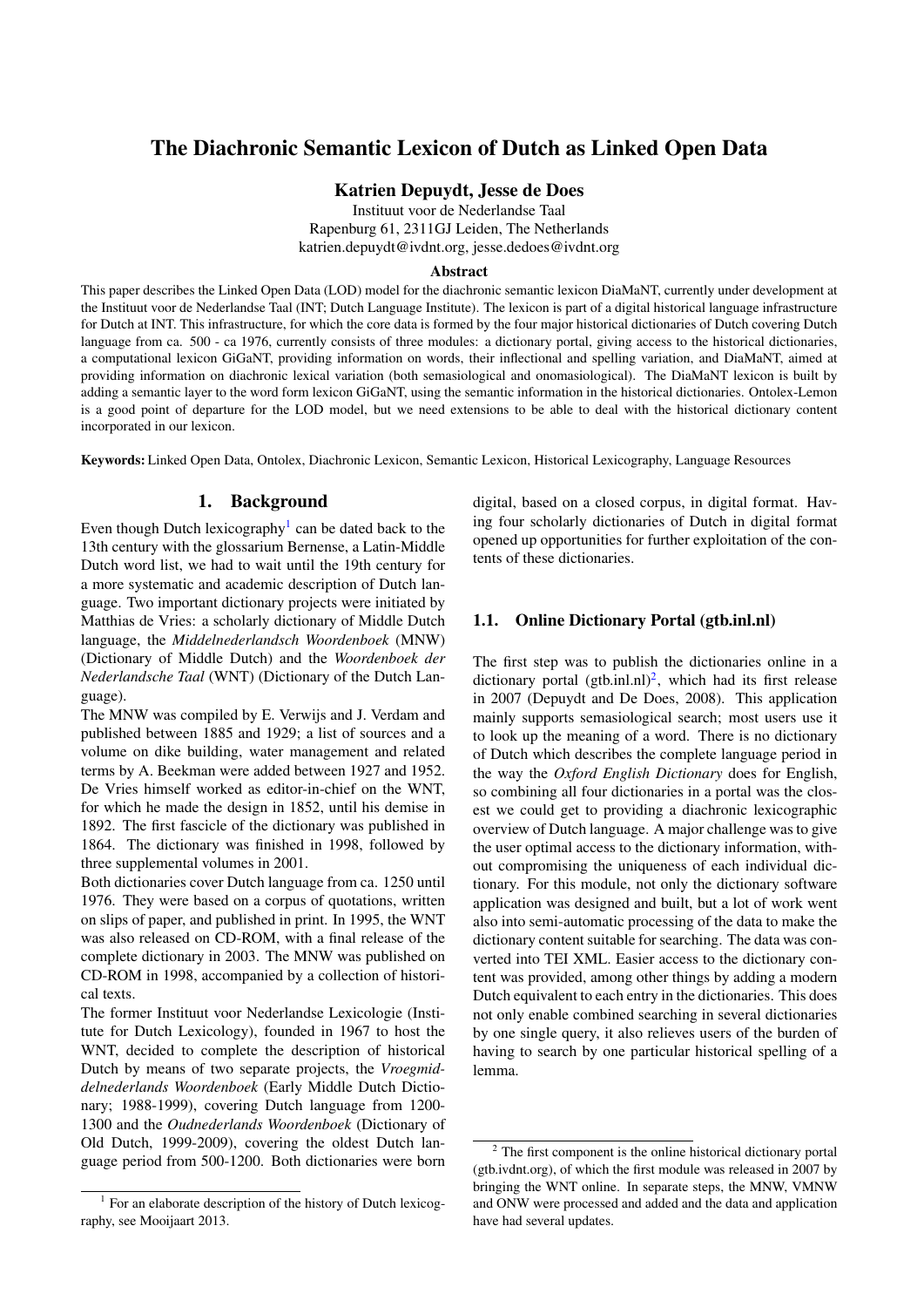## 1.2. GiGaNT: a Diachronic Morphosyntactic Lexicon

Also in 2007, work started on the design of the computa-tional lexicon module GiGaNT<sup>[3](#page-1-0)</sup> (Groot Geïntegreerd Lexicon van de Nederlandse Taal; large integrated lexicon of the Dutch language). A computational lexicon gives structured information on vocabulary and has to be suitable for use by computer software. GiGaNT provides information on words, their inflectional and spelling variation, and is aimed to cover Dutch language from the 6th century until present-day. The original aim of GiGaNT was to build a lexicon to support annotation of historical corpus material with part of speech (PoS) and lemma, so as to make these corpora better searchable. However, it can also be used to exploring new corpus material in order to harvest new material, not yet described in the available dictionaries. The lexicon has already been made available in a lexicon service, used for query expansion. A good example is the way a user gets suggested potential variants of a search word in the online historical material of the KB (Dutch Royal Library), in [www.delpher.nl](http://www.delpher.nl/) or in the Dutch national project [\(www.nederlab.nl\)](http://www.nederlab.nl)) where a historical corpus is being compiled and put online. The lexicon is also used in Nederlab to establish the link between text material and the online historical dictionaries. Using the historical dictionaries as a primary resource for the GiGaNT lexicon was a logical thing to do. It is a very efficient way to build a historical computational lexicon. Each dictionary contains quotation material for which in each quotation, there is an occurrence of the dictionary entry in a particular form, so automatic detection of the correct word form belonging to the dictionary entry is comparatively easy.

# 1.3. DiaMaNT: a Diachronic Semantic Lexicon

The infrastructure as described above, offers users the means to find out the meaning of a historical word, and gives information on potential spelling and form variation, by means of which searching historical text is made easier. Having the option to search via a modern lemma form also simplifies searching in historical dictionaries and text. From the point of view of INT, another advantage is that it contributes to the structuring of the lexicographical description of the Dutch vocabulary. It gives a more systematic view on what is described, and allows easier detection of inconsistencies and gaps.

To take the infrastructure to the next level, however, would mean finding a solution to resolve one more aspect of the historical language barrier, which is not related to historical variation in form, but to historical variation in vocabulary and meaning. How can we give users the means to search in historical texts for a concept for which he or she only knows the modern Dutch term? In its most simple form, given a certain word, a user ought to get suggestions for potential synonyms of that word, combined with information on the time period in which a particular word was used. And it would even be better if we were able to allow users to look

for words with a specific meaning. And can we offer historical linguists better means to study diachronic semantic variation in a systematic way?

This is why in 2015, work on the third module of the infrastructure was started, the diachronic semantic computational lexicon of Dutch (DiaMaNT, Diachroon seMantisch lexicon van de Nederlandse Taal). The main purpose of this lexicon is to enhance text accessibility and foster research in the development of concepts, by interrelating attested word forms and semantic units (concepts), and tracing semantic developments through time. In the lexicon, the diachronic onomasiology, i.e. the change in naming of concepts and the diachronic semasiology, i.e. the change in meaning of words, will be recorded in a way suitable for use by humans and computers. The onomasiological part of the lexicon is designed to enhance recall in text retrieval by providing different verbal expressions of a concept or related concepts (slager  $\rightarrow$  beenhouwer, beenhakker, vleeshouwer (synonyms for 'butcher'); boer  $\rightarrow$  landman ('synonyms for 'farmer'). The diachronic semasiological component (which charts semantic change), aims to enhance precision by enabling the user to take semantic change into account; the oldest meaning of apple for example is 'a fruit' (so apple is also used for pears, plums etc.). The lexicon is built by adding a semantic layer to the word form lexicon GiGaNT, using the semantic information in the historical dictionaries, i.e. the definitions from the dictionary articles from which the word form lexicon is built.

# 2. DiaMaNT as Linked Data

An important impulse for the deployment of DiaMaNT comes from the Dutch CLARIAH project<sup>[4](#page-1-1)</sup>. One of the aims of the technical infrastructure of this project is to offer a generic linked open data graph, populated with entities relevant for the humanities like persons, locations and concepts, for network analysis, data annotation and linking purposes. The concept-entity graph has to provide the basis of a Dutch thesaurus for semantically related terms over time and DiaMaNT is the core of this graph. The lexicon will also be part of the CLARIAH infrastructure for linguistic resources, which enables federated search scenarios in which information from corpora, treebanks and lexica can be combined.

Publishing as Linked Open Data (LOD) facilitates this type of interoperability and integration of lexical resources (Chiarcos, 2003). The LOD paradigm provides a framework that facilitates information integration, and thus, interoperability, by ensuring that entities can be addressed in a globally unambiguous way using Unique Resource Identifiers (URIs), that entities can be accessed over HTTP, and that the descriptions of entities and links between them can be represented according to the W3C Resource Description Framework (RDF) standard (Berners-Lee, 2006).

The CLARIAH context was an important argument to go for a lexicon development strategy which would allow intermediate releases of the lexicon. So far, a project internal release has been done of the lexicon, containing synonym information extracted from the dictionary definitions. The

<span id="page-1-0"></span><sup>&</sup>lt;sup>3</sup> The situation is now that two modules (based on MWN and WNT) have been released and work on the modules based on ONW and VMNW is scheduled for 2018.

<span id="page-1-1"></span><sup>4</sup> [www.clariah.nl](http://www.clariah.nl)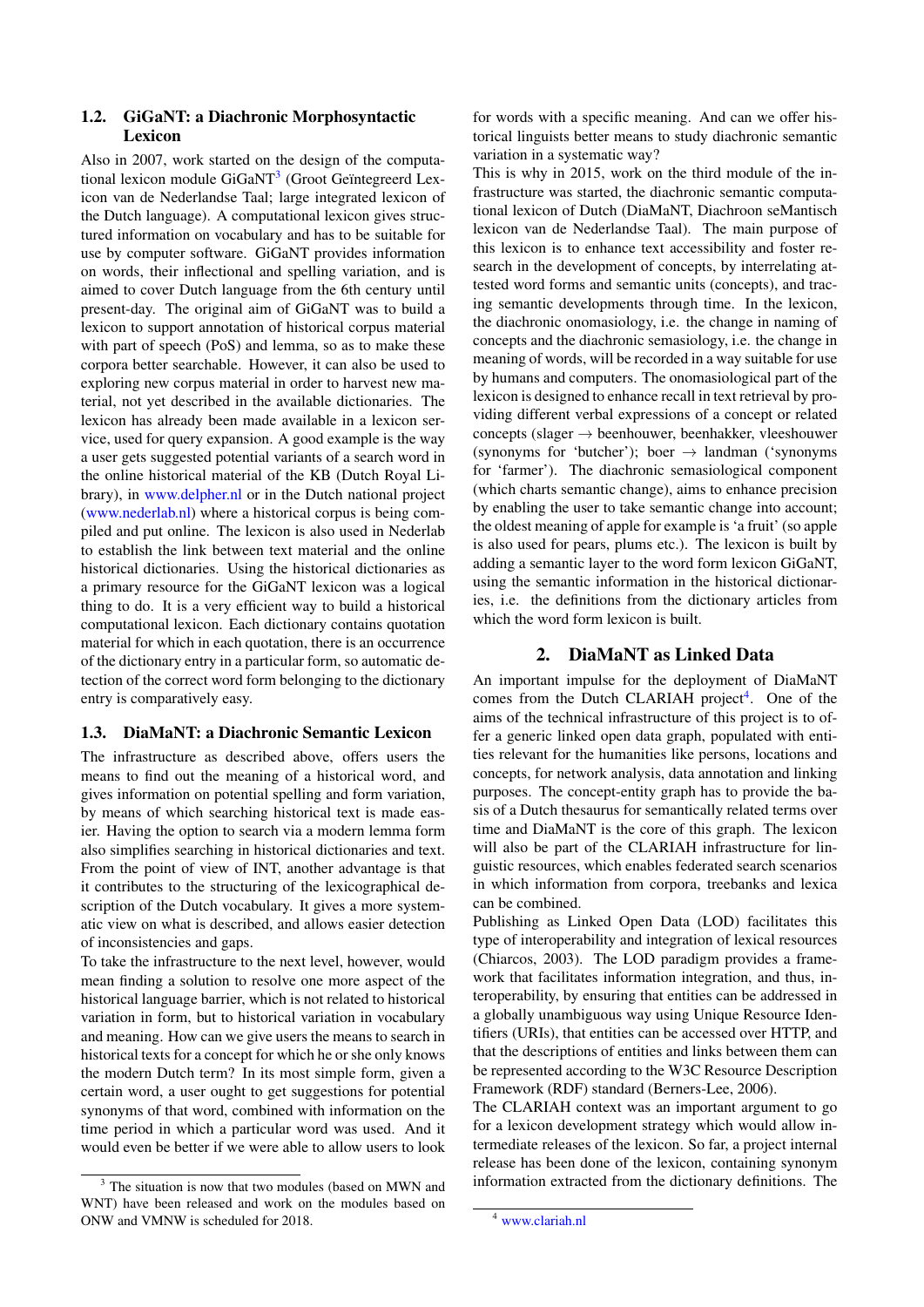basic LOD model of the lexicon has also been designed. And some exploratory research has been done into the potential distributional semantics offers for lexicon development and deployment.

# 2.1. DiaMaNT Source Data

The lexicon adds a semantic layer on top of the word form lexicon GiGaNT. Both DiaMaNT and GiGaNT have the historical dictionaries of Dutch as a base. The elements from the dictionaries used to create the computational lexica are: entry (historical form and modern Dutch equivalent), PoS, quotations and definitions. These elements are encoded in the TEI XML underlying the online dictionaries. The number of entries, quotations and definitions in the four dictionaries is given in table 1.

The core of the lexica is the corpus of quotations, present in the dictionaries. They illustrate the spelling, the morphological variation and the meaning of an entry as described by the lexicographers. Every quotation in the dictionaries has metadata, describing the provenance of the quotation. The quotations are dated and in all dictionaries but the WNT, also location information is provided. Each occurrence of the main structural elements in the TEI XML has its own persistent ID. In both GiGaNT and DiaMaNT, these persistent ID's are retained. In GiGaNT, the occurrences of an entry in each quotation have been detected and stored, together with the quotations and their metadata. Each word form has been given the correct analysis (lemma and main PoS). This means that in some cases, dictionary entries that in fact describe several lexical entries from the point of view of a computational lexicon, were thus split up.

Since DiaMaNT provides a semantic layer on top of Gi-GaNT, the word forms of GiGaNT are included in the lexicon in order to make the lexicon more suitable for text retrieval by query expansion. The aim is to develop a thesaurus (diachronic wordnet), where synonym clusters represent the concepts for which lexicalisations are described in the dictionaries. In the current prototype, a first semantic annotation layer on top of the entries and senses in the dictionaries consists of synonyms automatically extracted from the dictionary definitions from MNW and WNT. It is not yet a unified semantic resource, but both MNW and WNT entries are interlinked by a manually verified set of correspondences that go beyond the homograph level. The temporal information is provided by the metadata that comes with the quotations providing the lexicographical evidence for the definitions from which the synonyms are extracted.

## 2.2. Ontolex-Lemon

A standard for the representation of lexical data in RDF is Ontolex-Lemon<sup>[5](#page-2-0)</sup>, developed by the Ontology Lexicon (Ontolex) community group (Ciminiano et al., 2016). The model is designed to give linguistic grounding to ontologies, by linking the ontology to lexical entries with grammatical and/or semantic information. The Ontolex community group is currently working on a module dedicated

to lexicographical data<sup>[6](#page-2-1)</sup> (Bosque-Gil et al., 2017; McCrae et al., 2017). Even though DiaMaNT is not a mere conversion of historical dictionaries into RDF, there is enough traditional dictionary content in DiaMaNT to be confronted with similar issues, like how to deal with sense hierarchy, how to model diachrony, etc. (cf. Khan et al., 2016, 2017; Bosque-Gil et al., 2017).

We will not describe the complete LOD model for Dia-MaNT. Instead, we want to focus on those components that are essential for our lexicon building approach, and for which we had to define extensions to the model.

The main objective for the implementation of the data model for the lexicon is to do justice to the character of the underlying scholarly lexicographical work. The core of our lexica is the corpus of attestations from the historical dictionaries. By analysing the corpus material, using their expert knowledge, lexicographers provided a careful description of the meanings of each word in the dictionary. According to Kilgarriff (1997) "the scientific study of language should not include word senses as objects in its ontology. Where 'word senses' have a role to play in a scientific vocabulary, they are to be construed as abstractions over clusters of word usages." For him "the basic units are occurrences of the word in context (operationalised as corpus citations)." The senses from the dictionaries we use in our DiaMaNT lexicon, and the ontological layer we add to it, remain an interpretation of historical language that came down to us via text. This motivates the extensions we propose to the Ontolex-Lemon model. Senses, lexical entries, lexical forms, and temporal information are linked to attestations. Keeping the complete description of the senses, including the hierarchy, of the lexical entry, is also motivated by the desire to contextualise. Likewise, provenance information concerning the data processing for the DiaMaNT lexicon is included in the lexicon.

We will now give a brief the description of how attestations, sense hierarchy and provenance are modeled for DiaMaNT.

# 2.3. Attestations

Figure 1 shows how we link evidence ("attestations") to lexical categories which we conceive as interpretations for which the dictionary quotations (or corpus references) provide evidence. The main elements of the lexical entry (*LexicalEntry* itself, *Form* and *LexicalSense*) are assigned to the superclass *LexicalPhenomenon* (the name is maybe not very elegant, *Observable* might be another option).

In this way, the dictionary quotations can be seen as a partially semantically tagged corpus.

Table 2 shows part of our efforts to "put the corpus into the dictionary" (Kilgarriff, 2005) by means of the standoff cor-pus annotation approach of NIF<sup>[7](#page-2-2)</sup> ontology, and to define a suitable metadata model on top of Dublin Core<sup>[8](#page-2-3)</sup>. Unprefixed class and property names are extensions we had to resort to. The extensive quotation metadata is the main ingredient for the temporal and spatial dimensions of the lexicon. In contrast with the lemonDIA model (Khan, 2016),

<span id="page-2-2"></span><span id="page-2-1"></span><sup>6</sup> [www.w3.org/community/ontolex/wiki/Lexicography](https://www.w3.org/community/ontolex/wiki/Lexicography)

<sup>7</sup> [persistence.uni-leipzig.org/nlp2rdf/ontologies/nif-core/nif](http://persistence.uni-leipzig.org/nlp2rdf/ontologies/nif-core/nif-core.html)[core.html](http://persistence.uni-leipzig.org/nlp2rdf/ontologies/nif-core/nif-core.html)

<span id="page-2-0"></span><sup>5</sup> [www.w3.org/2016/05/ontolex](https://www.w3.org/2016/05/ontolex/)

<span id="page-2-3"></span><sup>8</sup> [dublincore.org/](http://dublincore.org/)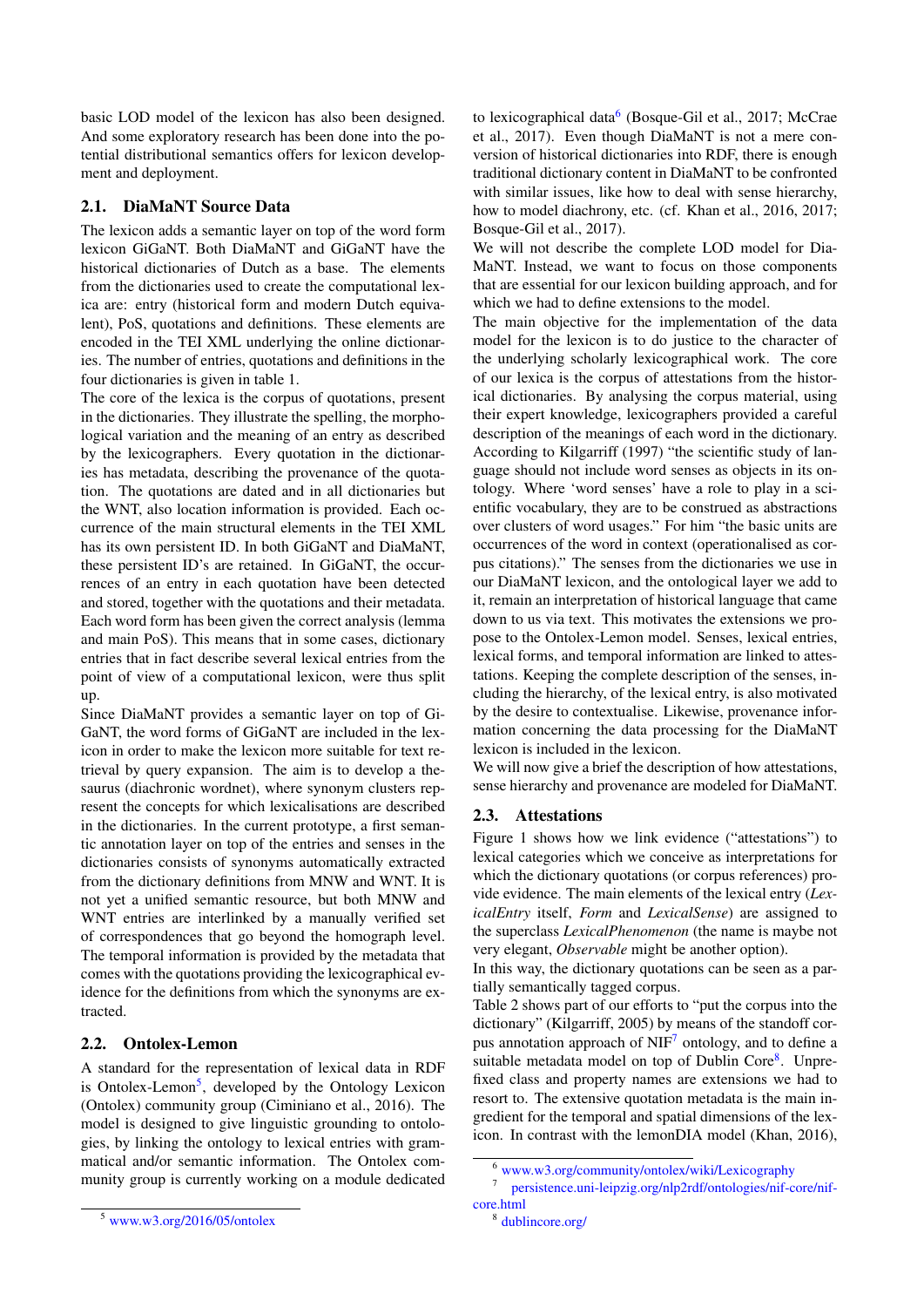| dictionary  | lemmata | definitions | quotations | tokens     |
|-------------|---------|-------------|------------|------------|
| ONW         | 9.268   | 12.619      | 30.025     | 1.056.926  |
| <b>VMNW</b> | 25.946  | 102.202     | 194.366    | 6.463.868  |
| <b>MNW</b>  | 74.773  | 144.714     | 400.619    | 13.078.231 |
| <b>WNT</b>  | 467.288 | 553.672     | 1.667.835  | 51.246.034 |
| Total       | 577.275 | 813.207     | 2.292.845  | 71.845.059 |

Table 1: Content statistics of the historical dictionaries



Figure 1: Attestations

the CLARIAH DICOLOD project<sup>[9](#page-3-0)</sup> (Maks et al., 2016) and Cimiano et al., 2013, in which lexical senses are assigned to a time period, we aggregate this information from observed usage.

## 2.4. Senses, Subsenses and Definitions

Many scholarly dictionaries have a hierarchical subdivision of the sense section, mostly (but not exclusively - grammatical distinctions also play a role) based on semantic criteria. One might wonder whether it makes sense to model this subdivision in the more strictly structured semantic lexical infrastructure we work towards.

Despite the somewhat fuzzy semantic significance of the hierarchy, we think it makes sense to include it in the lexicon. Human perusal of, for instance, the result of a query over the data which presents an unstructured list of senses, immediately prompts the desire to know their position in the article hierarchy. Moreover, we have a usage and evidencebased view of meaning. A sense hierarchy implies a semantically motivated hierarchical subdivision of the evidence (set of quotations and their metadata in the entry). NLP applications like word sense disambiguation profit from the possibility of defining a coarse-grained division. Although the hierarchical information requires postprocessing to make it optimally suitable for this purpose, discarding it would entail unwarranted loss of information.

We briefly describe the sense-related part of the model. In agreement with the core Ontolex model, we use the *reference* property to refer from a lexical sense to a con-cept in an external ontology<sup>[12](#page-3-1)</sup>, and synsets are modeled by sharing Lexical Concepts. We encode the sense hierarchy by means of a (non-transitive) property *subsense* (in the Lemon namespace) and, like Bosque-Gil et al. 2017, an integer-valued data property *senseOrder* is attached to the sense nodes. Attaching the order information in this way implies that a sense cannot be shared among lexical entries, which is not a problem in our setting, as we

<span id="page-3-2"></span><span id="page-3-0"></span><sup>9</sup> [github.com/cltl/clariah-vocab-conversion](https://github.com/cltl/clariah-vocab-conversion)

<sup>&</sup>lt;sup>10</sup> A terminus post quem is the earliest possible date something may have happened,

 $11$  A terminus ante quem is the latest possible date something may have happened.

<span id="page-3-1"></span><sup>&</sup>lt;sup>12</sup> For instance, the Dutch National Species Register, [www.nederlandsesoorten.nl/](http://www.nederlandsesoorten.nl/)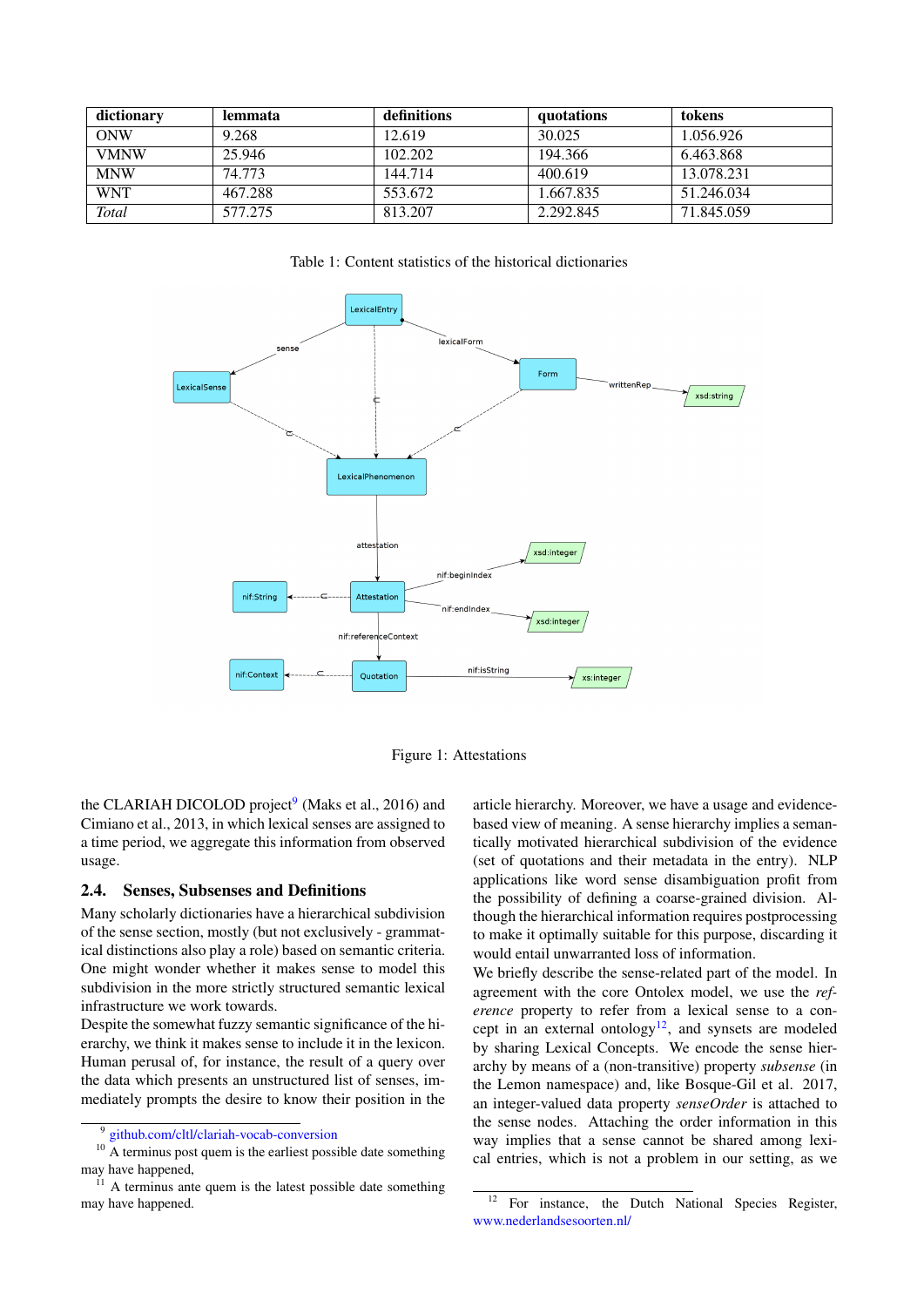

Figure 2: Attestation metadata



Figure 3: Sense and subsense structure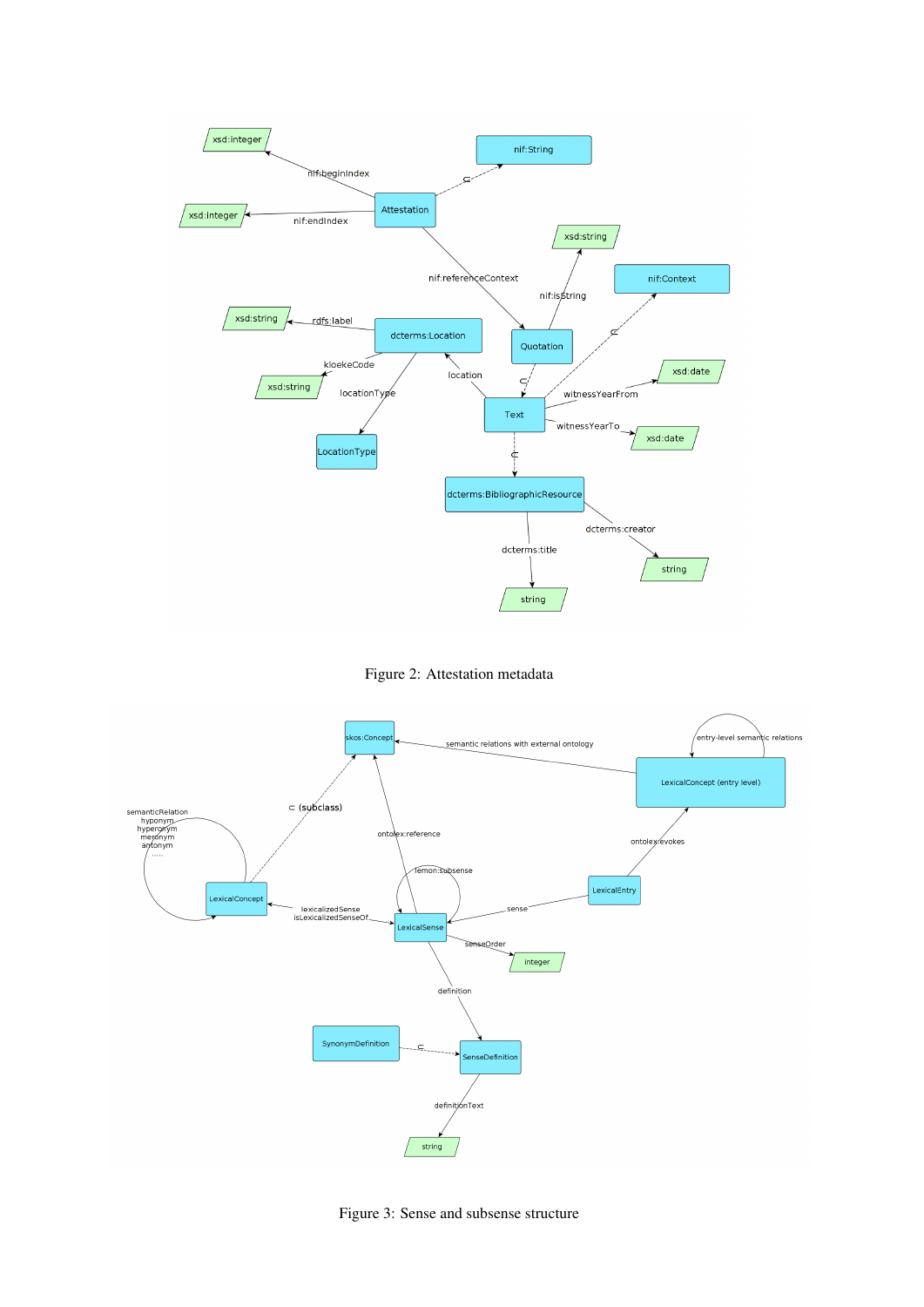| <b>Metadata property</b> | description                                                      |  |
|--------------------------|------------------------------------------------------------------|--|
| witnessYearFrom          | Terminus post quem <sup>10</sup> for the document from which the |  |
|                          | evidence is obtained                                             |  |
| witness YearTo           | Terminus ante quem <sup>11</sup>                                 |  |
| LocationType             | Some element in an enumeration containing levels like            |  |
|                          | Country, Province, City, etc                                     |  |

#### Table 2: metadata properties

model (near)-equivalences between senses from different resources by links between the associated lexical concepts. The alternative options of modeling the hierarchy by means of RDF collections or containers, or the *senseSibling* property proposed by (Khan et al., 2016, 2017) generate a huge amount of extra triples, especially given the extensive hierarchy (maximum depth of 9 levels, with up to 760 "senses" per article<sup>[13](#page-5-0)</sup>). We chose to re-reify definitions (current Ontolex dropped the *SenseDefinition* class of its predecessor Lemon and proposes skos:definition, which is a data property) in order to be able to attach provenance (and other information) to them. We further propose that the (Lemon) *SenseDefinition* class can be subclassed, according to different types of lexicographical definition. We are in the process of transforming automatically extracted synonym definitions into semantic links. We use the subclass *SynonymDefinition* to represent the synonym references extracted automatically from the dictionary definitions.

#### 2.5. Provenance

Scholarly lexicography provides evidence for the assertions made. The user can assess the reliability of the interpretation on the basis of the evidence. When dealing with enriched data, equal standards should be adhered to. The PROV ontology<sup>[14](#page-5-1)</sup> provides us with mechanisms to provide information about the provenance of the added layers of information. For the core lexicographical data, provenance is specified in a more succinct way by referring to the id's of data elements. For those enrichments which have been added automatically and only partially verified manually, it is important to distinguish the verified and the unverified instances. By restricting results to resources associated with agents from the subclass *Person*, a user can exclude the unverified part of the lexicon.

# 3. Conclusion and Future Work

The lexicon model has been tested by converting the dataset to a medium-size resource of about 40M triples and deploying it in a SPARQL endpoint using Jena TDB version  $3.1.0^{15}$  $3.1.0^{15}$  $3.1.0^{15}$ . In several realistic usage scenarios, both as a standalone resource and in combination with other resources (DBpedia, Open Dutch Wordnet, distributional thesauri), performance is quite acceptable for non-distributed queries (although the engine used is rather sensitive to the ordering of subqueries). Query formulation is not too cumbersome for users with some knowledge of SPARQL. The main remaining challenges (apart from the development of the lexicon content) are to improve performance on federated queries over several endpoints and to implement a user-friendly query interface for non-technical users.

#### 4. Acknowledgements

This research was made possible by the Instituut voor de Nederlandse Taal and the CLARIAH-CORE project financed by NWO [\(www.clariah.nl\)](http://www.clariah.nl).

# 5. Bibliographical References

- Berners-Lee, T. (2006). Linked Data. Retrieved from [https://www.w3.org/DesignIssues/LinkedData.html.](https://www.w3.org/DesignIssues/LinkedData.html)
- Bosque-Gil, J., Montiel-Posoda, E. and Aguado-de-Cea, G. (2016). Modelling Multilingual Lexicographic Resources for the Web of Data: The K Dictionaries Case. *GLOBALEX 2016 Lexicographic Resources for Human Language Technology*, 65–72.
- Bosque-Gil, J., Gracia, J. and Montiel-Ponsoda, E. (2017). Towards a Module for Lexicography in Ontolex. In *CEUR Workshop Proceedings* (Vol. 1899, pp. 74–84).
- Cimiano, P., Mccrae, J., Buitelaar, P. and Montiel-Ponsoda, E. (2013). On the Role of Senses in Ontology-Lexica. In A. Oltramari, P. Vossen, L. Qin, & E. Hovy (Eds.), *New Trends of Research in Ontologies and Lexical Resources. Ideas, Projects, Systems* (pp. 43–62). Springer.
- Cimiano, P., McCrae, J. P. and Buitelaar, P. (2016). *Lexicon Model for Ontologies: Community Report, 10 May 2016.* Retrieved from [www.w3.org/2016/05/ontolex/.](https://www.w3.org/2016/05/ontolex/)
- Depuydt, K. and De Does, J. (2008). United in Diversity: Dutch Historical Dictionaries Online. In E. Bernal & J. De Cesaris (Eds.), *Proceedings of the XIII Euralex International Congress (Barcelona , 15-19 July 2008)* (pp. 1237–1241). Barcelona: Institut Universitari de Lingüística Aplicada Universitat Pompeu Fabra.
- Hirst, G. (2009). Ontology and the Lexicon. *Handbook on Ontologies*, 269–292.
- Khan, F., Díaz-Vera, J. E. and Monachini, M. (2016). Representing Polysemy and Diachronic Lexico-Semantic Data on the Semantic Web. In I. Draelants, C. Faron Zucker, A. Monnin, & A. Zucker (Eds.), *Proceedings of the Second International Workshop on Semantic Web for Scientific Heritage Co-located with 13th Extended Semantic Web Conference (ESWC 2016)* (Vol. 1595, pp. 37–46).

<span id="page-5-0"></span><sup>13</sup> [gtb.inl.nl/iWDB/search?actie=article&wdb=WNT&id=M089102](http://gtb.inl.nl/iWDB/search?actie=article&wdb=WNT&id=M089102)

<span id="page-5-1"></span><sup>&</sup>lt;sup>14</sup> [www.w3.org/TR/prov-o/](https://www.w3.org/TR/prov-o/)

<span id="page-5-2"></span><sup>15</sup> [jena.apache.org/documentation/tdb/](https://jena.apache.org/documentation/tdb/)

Khan, F., Bellandi, A., Boschetti, F. and Monachini, M. (2017). The Challenges of Converting Legacy Lexical Resources to Linked Open Data using Ontolex-Lemon: The Case of the Intermediate Liddell-Scott Lexicon.